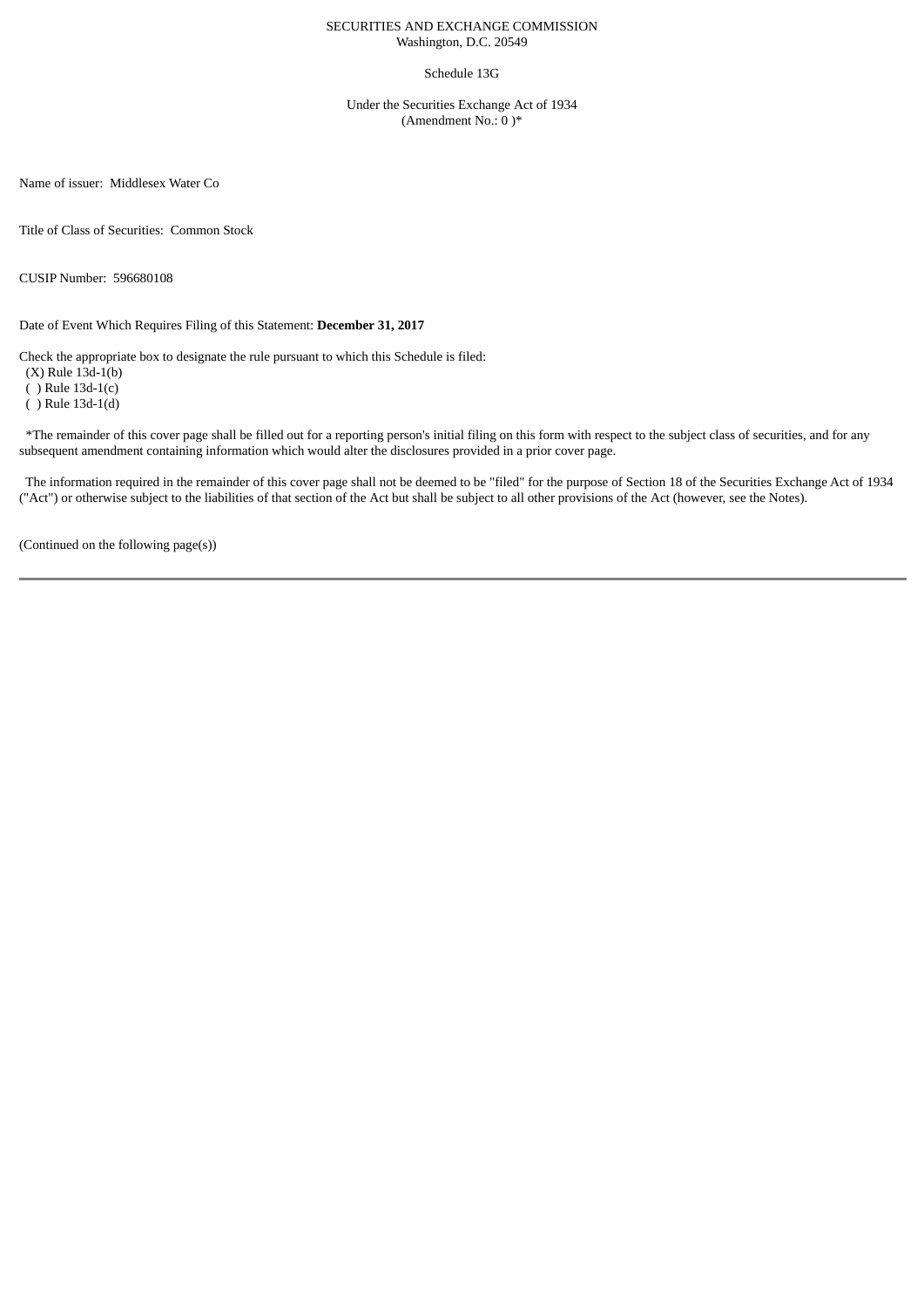- 1. NAME OF REPORTING PERSON S.S. OR I.R.S. IDENTIFICATION NO. OF ABOVE PERSON
- The Vanguard Group 23-1945930
- 2. CHECK THE APPROPRIATE [LINE] IF A MEMBER OF A GROUP
- 

A. B.  $X$ 

3. SEC USE ONLY

4. CITIZENSHIP OF PLACE OF ORGANIZATION

Pennsylvania

(For questions 5-8, report the number of shares beneficially owned by each reporting person with:)

5. SOLE VOTING POWER

29,436

6. SHARED VOTING POWER

9,600

7. SOLE DISPOSITIVE POWER

890,446

8. SHARED DISPOSITIVE POWER

37,236

9. AGGREGATE AMOUNT BENEFICIALLY OWNED BY EACH REPORTING PERSON

927,682

10. CHECK BOX IF THE AGGREGATE AMOUNT IN ROW (9) EXCLUDES CERTAIN SHARES

N/A

11. PERCENT OF CLASS REPRESENTED BY AMOUNT IN ROW 9

5.67%

12. TYPE OF REPORTING PERSON

IA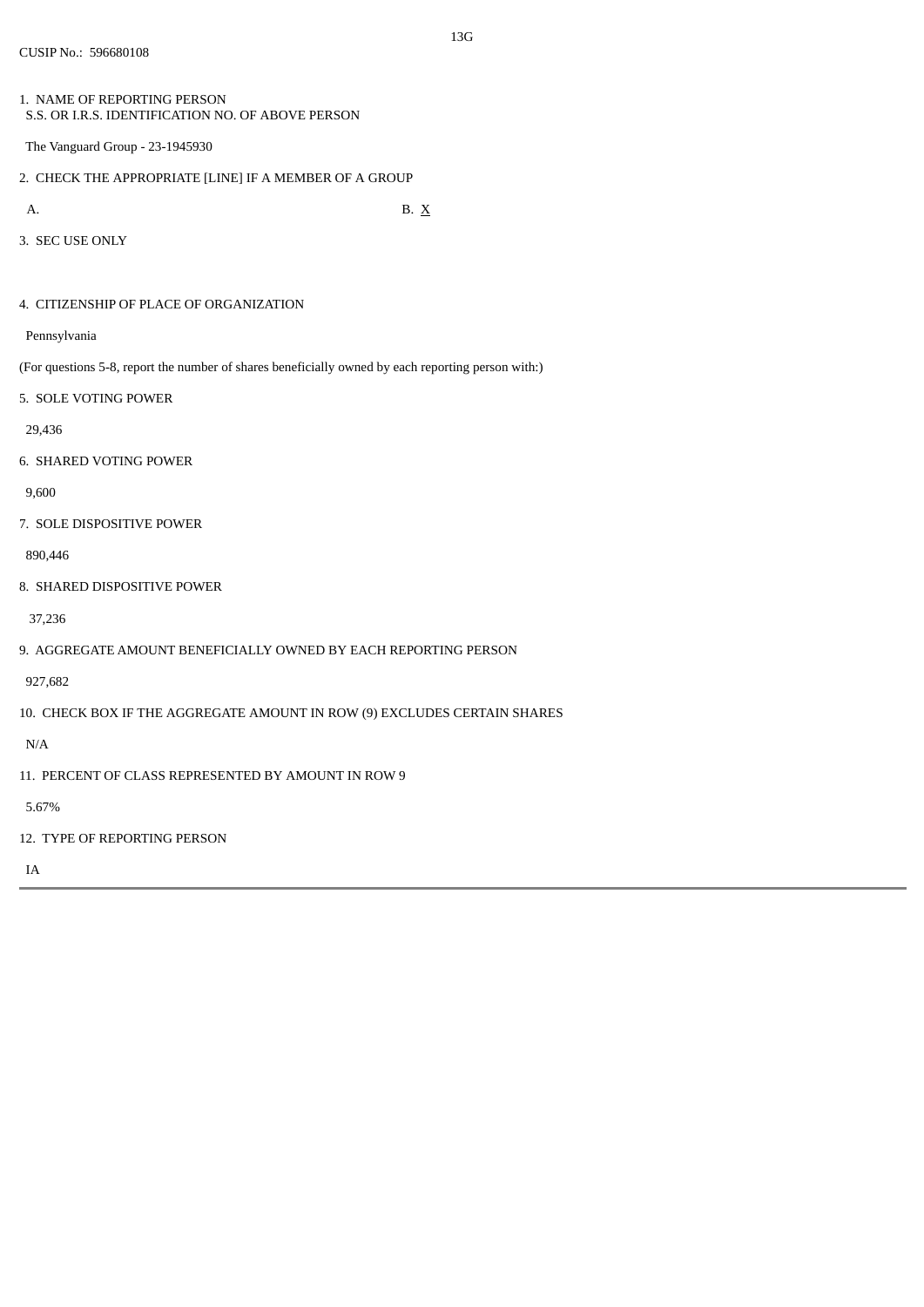## SECURITIES AND EXCHANGE COMMISSION Washington, D.C. 20549

## SCHEDULE 13G Under the Securities Act of 1934

Check the following [line] if a fee is being paid with this statement N/A

Item 1(a) - Name of Issuer:

Middlesex Water Co

Item 1(b) - Address of Issuer's Principal Executive Offices:

1500 Ronson Road Iselin, New Jersey 08830

# Item 2(a) - Name of Person Filing:

The Vanguard Group - 23-1945930

Item 2(b) – Address of Principal Business Office or, if none, residence:

100 Vanguard Blvd. Malvern, PA 19355

Item 2(c) – Citizenship:

Pennsylvania

Item 2(d) - Title of Class of Securities:

Common Stock

Item 2(e) - CUSIP Number

596680108

Item 3 - Type of Filing:

This statement is being filed pursuant to Rule 13d-1. An investment adviser in accordance with §240.13d-1(b)(1)(ii)(E).

Item 4 - Ownership:

(a) Amount Beneficially Owned:

927,682

(b) Percent of Class:

5.67%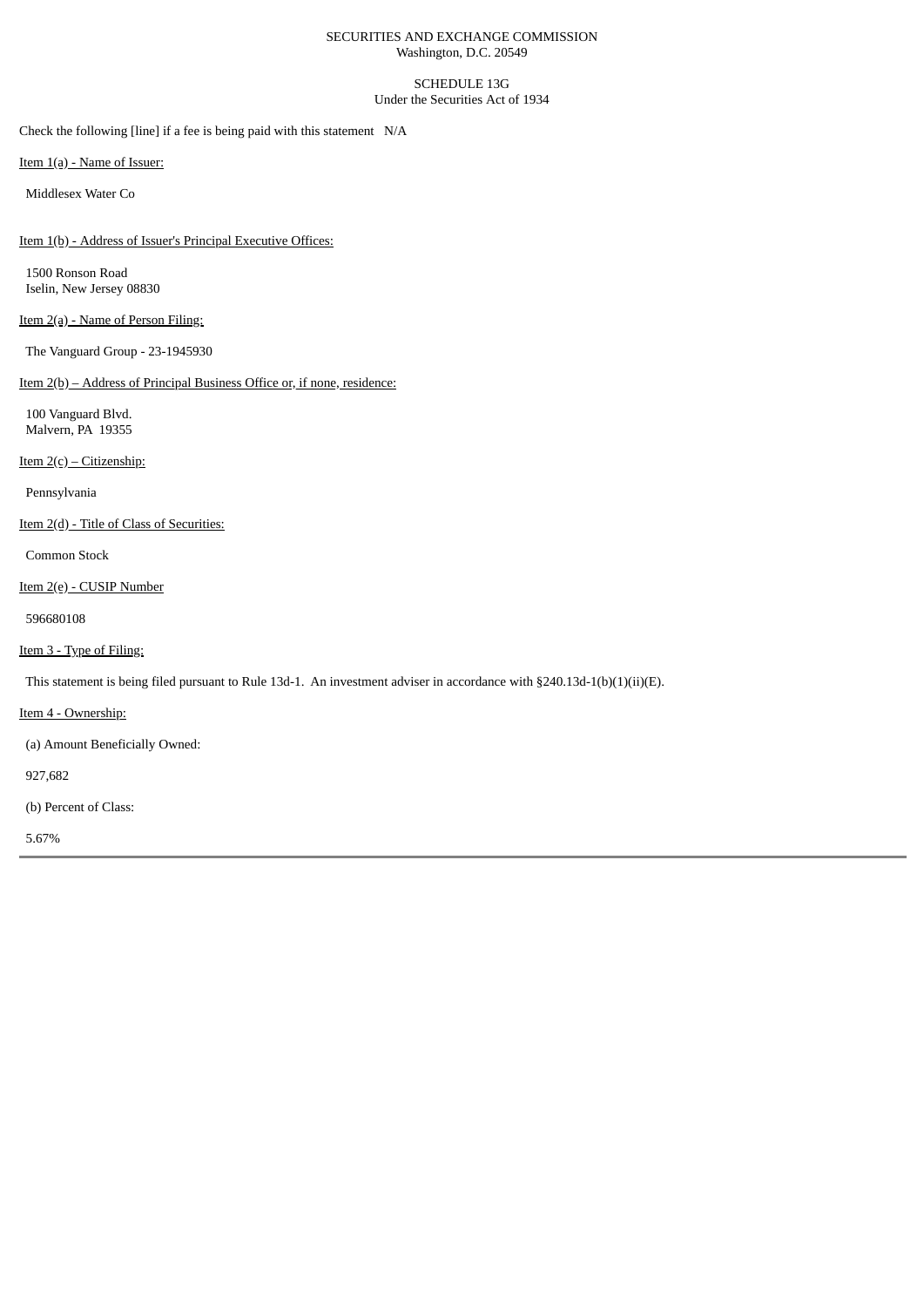### (c) Number of shares as to which such person has:

(i) sole power to vote or direct to vote: 29,436

- (ii) shared power to vote or direct to vote: 9,600
- (iii) sole power to dispose of or to direct the disposition of: 890,446
- (iv) shared power to dispose or to direct the disposition of: 37,236

#### Comments:

Item 5 - Ownership of Five Percent or Less of a Class:

#### Not Applicable

Item 6 - Ownership of More Than Five Percent on Behalf of Another Person:

Not applicable

## Item 7 - Identification and Classification of the Subsidiary Which Acquired The Security Being Reported on by the Parent Holding Company:

See Attached Appendix A

Item 8 - Identification and Classification of Members of Group:

Not applicable

Item 9 - Notice of Dissolution of Group:

Not applicable

## Item 10 - Certification:

By signing below I certify that, to the best of my knowledge and belief, the securities referred to above were acquired in the ordinary course of business and were not acquired for the purpose of and do not have the effect of changing or influencing the control of the issuer of such securities and were not acquired in connection with or as a participant in any transaction having such purpose or effect.

#### **Signature**

After reasonable inquiry and to the best of my knowledge and belief, I certify that the information set forth in this statement is true, complete and correct.

Date: 02/07/2018

By /s/ Christine M. Buchanan Name: Christine M. Buchanan Title: Principal